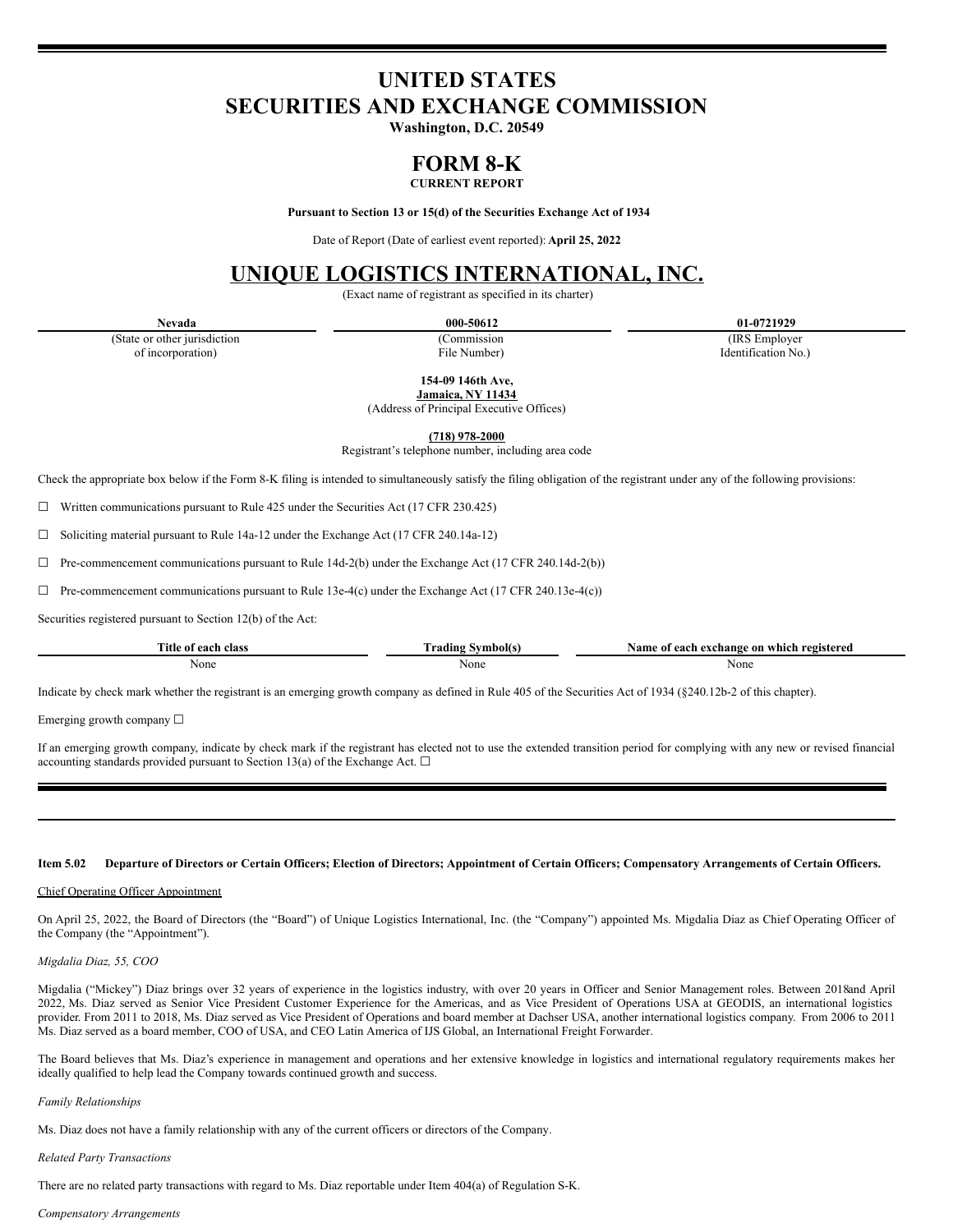In connection with her Appointment, Ms. Diaz entered into an employment agreement with the Company (the "Employment Agreement"). Pursuant to the Employment Agreement, Ms. Diaz shall receive an annual salary of \$304,500. Additionally, Ms. Diaz shall be eligible for a discretionary performance incentive of up to 60% of her annual gross salary (the "Incentive Bonus"). Ms. Diaz shall receive an incentive advance of \$25,000 upon completion of six (6) months which will be offset against the Incentive Bonus. Ms. Diaz will also receive a monthly home office allowance of \$125. The Employment Agreement may be terminated by either party for any or no reason, by providing a 90 days' notice of termination,

Item 5.02 of this Current Report on Form 8-K contains only a brief description of the material terms of and does not purport to be a complete description of the rights and obligations of the parties to the Employment Agreement, and such descriptions is qualified in its entirety by reference to the full text of the Employment Agreement, a copy of which is filed herewith as Exhibit 10.1.

## **Item 9.01. Exhibits.**

## **(d) Exhibits**

| Exhibit No. | <b>Exhibit</b>                                                                                                  |
|-------------|-----------------------------------------------------------------------------------------------------------------|
| 10.1        | Employment Agreement, dated April 25, 2022, by and between Unique Logistics International, Inc. and Mickey Diaz |
| 104         | Cover Page Interactive Data File (embedded within the Inline XBRL document).                                    |

## **SIGNATURES**

Pursuant to the requirements of the Securities Exchange Act of 1934, the Registrant has duly caused this report to be signed on its behalf by the undersigned hereunto duly authorized.

## **UNIQUE LOGISTISC INTERNATIONAL, INC.**

Date: April 26, 2022 By: */s/ Sunandan Ray*

Sunandan Ray Chief Executive Officer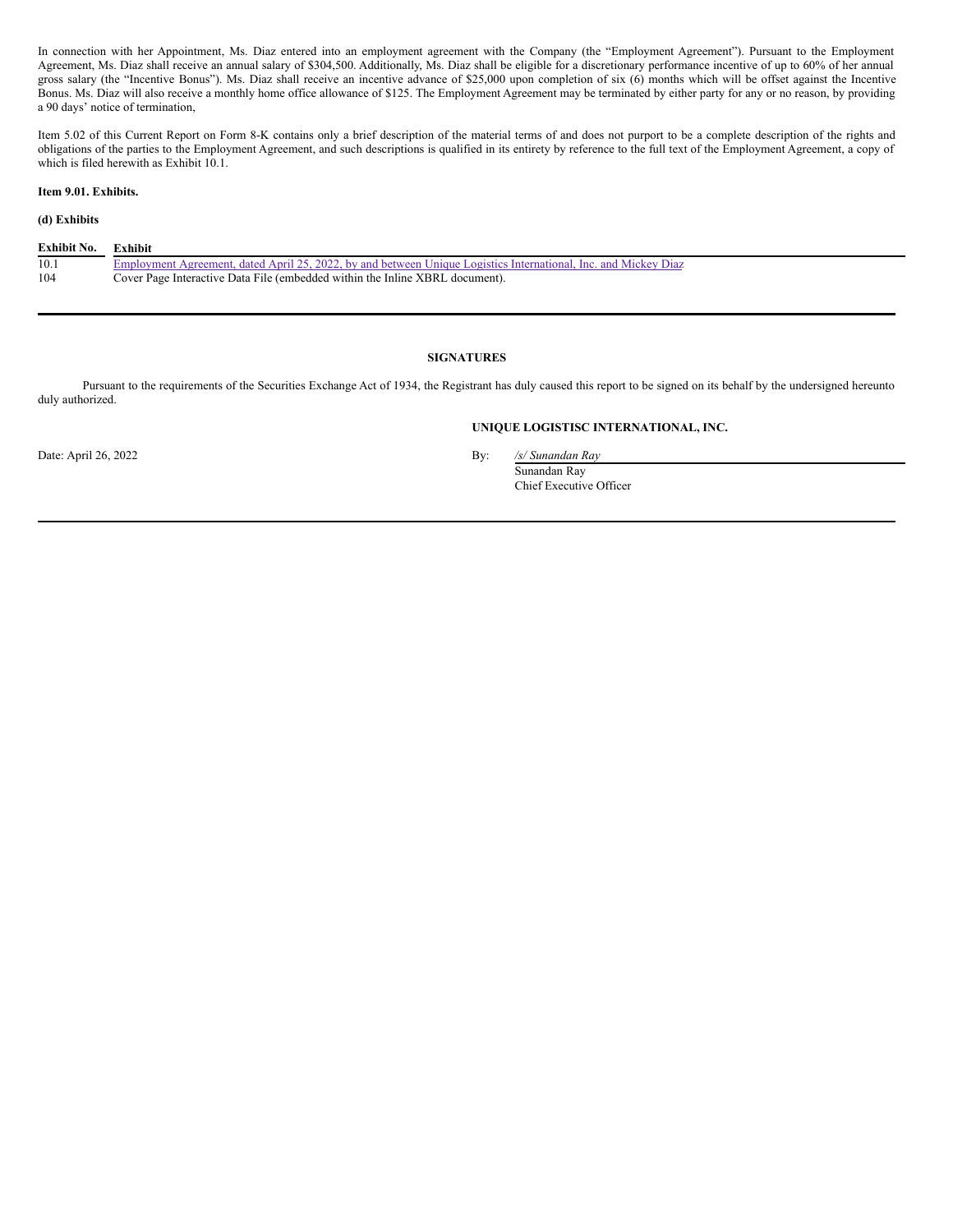

## **EMPLOYMENT AGREEMENT**

**EMPLOYMENT AGREEMENT** entered into as of \_\_\_\_\_\_**, 2022, or earlier by mutual agreement,** by and between UNIQUE LOGISTICS INTERNATIONAL (NYC), LLC ("Unique" as defined in Section A below), with an office in **Atlanta, GA**, and **Mickey Diaz** ("Employee"), employed at such address:

- A. Unique shall mean Unique or any of its subsidiary or related companies or affiliates. Unique may be referred to in this employment agreement as the "Employer" or the "Company".
- B. Unique, directly and through its related or subsidiary company or companies, is engaged in the business of freight forwarding and services incidental thereto ("UNIQUE' s Business"); and
- C. Unique desires to employ Employee and Employee desires to accept such employment, on the terms and conditions set forth in this employment agreement (the "Agreement" or the "Employment Agreement").

In consideration of the facts mentioned above, and of the covenants and conditions set out below, the parties agree as follow:

- 1. Employment
- (a) Unique agrees to employ Employee, as **Chief Operating Officer (COO)**. Employee shall be assigned to work at UNIQUE's **Atlanta, GA office**. Employee may be reassigned at the discretion of UNIQUE's Senior Management, in consultation with Employee. Employee understands and agrees that for purposes of employment and in connection with any issues relating to his employment, Employee's place of employment shall be **Atlanta, GA**. Notwithstanding the number of days, the Employee shall work from home office or some other location, the law of the State of **Georgia** shall, without exception, govern the terms of employment.
- (b) Employee agrees to act in the foregoing capacity, in accordance with the terms and conditions contained in this Agreement, and the terms of employment applicable to regular employees at Unique. In the event of any conflict or ambiguity between the terms of the Agreement and terms of employment applicable to regular employees, the terms of this Agreement shall control.
- (c) Employee acknowledges that she is an exempt employee for purpose of the FLSA and all other applicable wage and hour laws.
- (c) Employee shall devote substantially all of Employee's working time to UNIQUE's Business. Employee shall render services, without additional compensation, in connection with the operation of UNIQUE's Business, including any activities of any affiliates and subsidiaries of Unique as may exist from time to time as directed by UNIQUE' Senior Management.

For purposes hereof, UNIQUE' s Senior Management shall mean the Chief Executive Officer of Unique, or its Board of Directors.

## 2. "At-Will Employment"

Employee and Unique agree and understand that the Employee is an "at-will" employee. Unique shall have the right and power to terminate the Employee's employment under this Agreement at any time for any reason or for no reason (except as is specifically prohibited by law).

Notwithstanding the above, Employer and Employee agree to provide each other 90 days' notice of termination of this Employment Agreement.

- 3. Compensation
- (a) Subject to the minimum performance standards outlined in Section 3A herein, Employee shall receive a yearly salary of **\$304,500.00.** Such salary shall be payable twice monthly on or around the 15<sup>th</sup> day of the month and the last day of the month. In addition, the Employee will receive a monthly home office allowance of **\$125.00** as well as an Incentive Advance of \$25,000 upon completion of six (6) months which will be offset against the Incentive earned as set out inExhibit A. Incentive Advance is not recoverable by Employer from Employee in case Target is not met.
- (b) All payments shall be made in a manner consistent with the payroll practices of Employer for its Employees.
- 3A. Minimum Performance Standards
- a) Qualitative and Quantitative evaluation of Employee's performance versus key goals identified under Job Description.
- b) Targets established from time to time by the Company including, but not limited to, budgetary targets for Company growth and profitability.

## 4. Additional Employee Benefits

- (a) Employer shall reimburse Employee for all expenses reasonably incurred by Employee in connection with the performance of Employee's duties under this Agreement to the extent that said expenses are incurred in a manner consistent with UNIQUE' s travel and entertainment and expense policy which has been notified to Employee.
- (b) Employee shall be entitled to reasonable vacation periods each year (which shall be in accordance with UNIQUE' s policy for Employees or as stated in the Offer Letter) and other general medical and Employee benefit plans as shall have been established and are continuing for Employees of Unique provided that Employee is eligible by the terms thereof to participate therein.
- (c) Employee is entitled to participate in a tailored Incentive Plan based on key goals identified in 3A above. In the event of any conflict or ambiguity between the terms of this Agreement and the terms of the applicable Incentive Plan the terms of this Agreement shall control. The applicable Incentive Plan for 2022-2023 is set out in **Exhibit A**.
- 5. Restrictive Covenants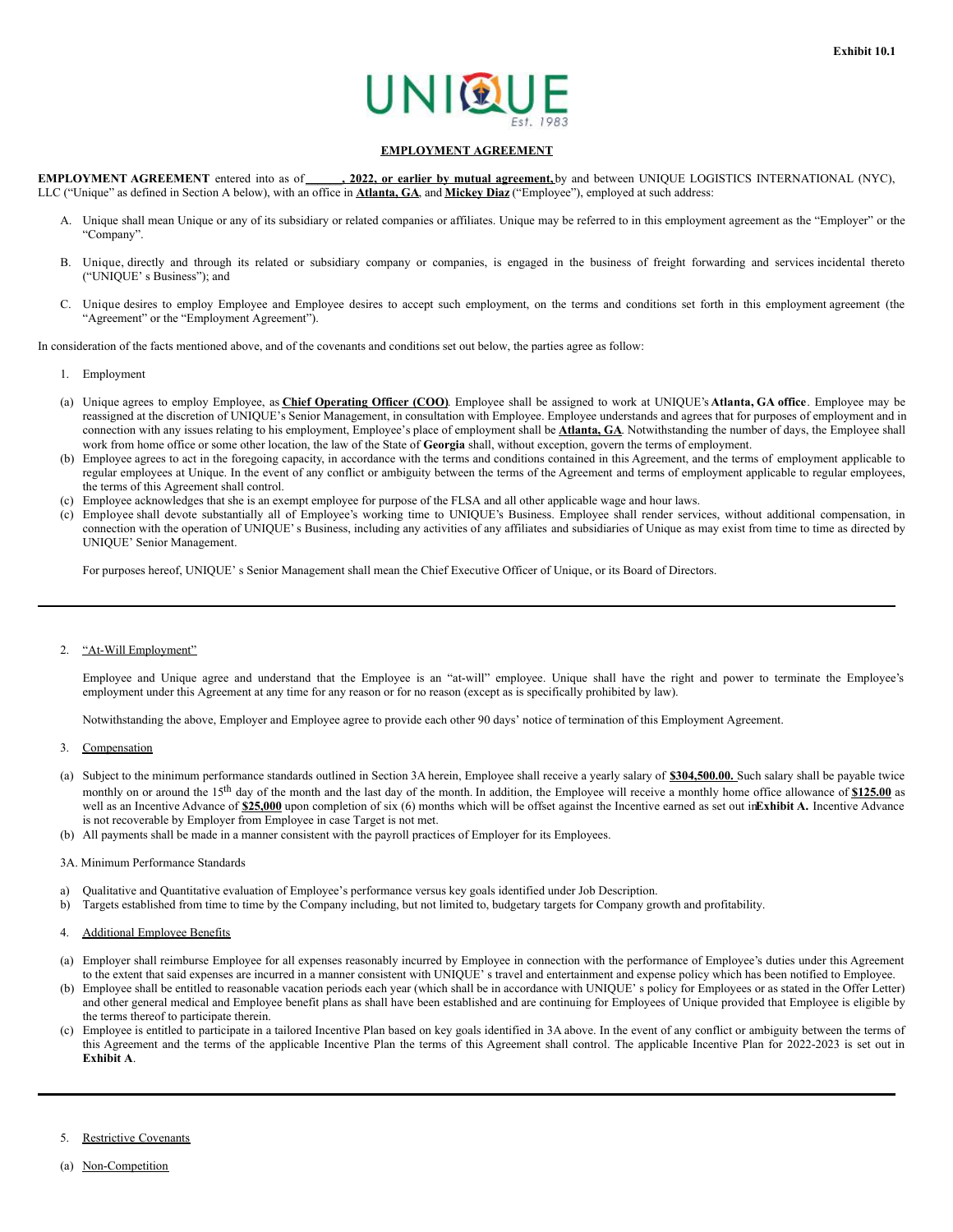- <span id="page-3-0"></span>(i) As a material inducement to Unique to employ the Employee and to enter into this Agreement, Employee covenants and agrees that during Employee's Employment with Unique, and for a period of twelve (12) months after the date of termination of such employment (hereinafter the "Restricted Period"), regardless of the reason or circumstances of termination of Employment, neither Employee, any of Employee's agents or anyone acting on Employee's behalf, shall directly or indirectly engage or participate in the business of freight forwarding or any other business which would be competitive with any business in which Unique is engaged during the period of Employee's employment with Unique, or shall accept any employment or position with, or become associated with any person, firm or entity who is engaged, in whole or in part, in the business of freight forwarding or any other business which would be competitive with any business in which Unique is engaged during the period of Employee's employment with Unique; provided, however, that nothing contained herein shall be construed to prevent Employee from investing in the stock of any competing corporation listed on a national securities exchange or traded in the over the counter market so long as Employee is not actively involved in the business of said corporation and Employee does not own more than two percent (2%) of the stock of such corporation. The restriction set forth in this Section (5 (a) (i) shall be geographically limited to the United States of America.
- (ii) As an additional material inducement to Unique to employ the Employee and to enter into this Agreement, Employee covenants and agrees that during the Restricted Period, neither Employee, nor any of Employee's agents or anyone acting on Employee's behalf , shall directly or indirectly engage in or participate in the business of freight forwarding or any other business which would be competitive with any business in which Unique is engaged during the period of Employee's employment with Unique, with any customer or client or bona fide prospective customer or client of Unique(wherever located).
- (iii) Employee acknowledges and agrees that the provisions herein are reasonable because Unique would need a period of at least 6 months for other employees to develop relationships with customers of Employee whom Employee had worked with or solicited during the Employment Term, and due to UNIQUE's considerable expense in developing and maintaining business relationships with customers.

## (b) Non-Solicitation

During the Restricted Period, Employee covenants and agrees that Employee will not directly or indirectly, either for herself of for any other person, firm, or entity:

- (i) Solicit any employee of Unique to terminate his employment with Unique or to employ or enter into any other business relationship with such individual during his employment with Unique and for a period of **twelve months** after such individual terminates his employment with Unique.
- (ii) Make any disparaging statement concerning UNIQUE, UNIQUE's business or its officers, directors, or employees that could injure, impair, or damage the relationships between Unique and any of UNIQUE's employees, customers or clients.
- (iii) Interfere with or damage (or attempt to interfere with or damage) the relationships of Unique or any affiliate with any business or person that is (or within 6 months prior to termination of Employee's employment was) an actual or bona fide prospective client or customer of Unique.
- (iv) Persuade or attempt to persuade any person or entity which is or was a customer or client of Unique on the date on which the Employee's employment with Unique is terminated and with whom Employee had Material Contact (as defined below) at any time during Employee's employment at Unique to cease doing business with Unique, or to reduce the amount of business it does with Unique. For purposes of this Agreement, "Material Contact" means any customer or client or bona fide prospective customer or client of Unique that was serviced by Employee or with whom Employee had direct interaction for purposes of furthering a business relationship.
- (v) Solicit for the benefit of the Employee, or any other person or entity, other than Unique, the business of any person or entity, which is a customer or client of Unique or was its customer or client within six (6) months prior to the termination of Employee's employment by Unique with whom Employee had Material Contact at any time during Employee's employment at Unique, with respect to the business of freight forwarding or any other business which would be competitive with any business in which Unique is engaged during the period of Employee's employment with Unique..

## (c) Payment During the Restricted Period for Employee Performance Under 5(a)(i)

- (i) As consideration for Employee's performance of the covenant set forth in Section 5(a)(i), during the Restricted Period, Unique agrees to pay Employee during the Restricted Period at the rate of one twelfth (1/12) of the Employee's yearly salary per month, subject to UNIQUE's right to terminate early the restrictions of Section 5(a)(i) during the Restricted Period at any time by written notice to Employee (and thereby terminate any further payments by Unique). Employee shall only receive his/her salary as defined in Section 3(a) and shall not be entitled to receive any bonus or incentive compensation.
- (ii) If Unique determines that Employee has breached the covenant in Section 5(a)(i) (or any of the covenants set forth in the Agreement) Unique may suspend any further payments or offset from such payments its reasonable estimate of damages suffered as a result of such breach in each case without prejudice to any of UNIQUE's other rights and remedies under the Agreement.
- (d) Non-Disclosure and Non-Use
- (i) Description of Confidential Information. For purposes of this Section (d), Confidential Information means any information which is clearly either marked or reasonably understood as being confidential or proprietary including, but not limited to, information disclosed in discussions between the parties in connection with technical information, data, proposals and other documents of Unique pertaining to its business, products, services, finances, product designs, plans, customer lists, price data, trade history data, client trading activity, corporate books and records of Unique, any Unique corporate documents, banking records, litigation documents or records, arbitration documents or records, public relations and other marketing information and other unpublished information. Confidential Information shall include all tangible materials containing Confidential Information including, but not limited to, written or printed documents and computer disks and tapes, whether machine or user readable.
- (ii) Standard of Care. Employee shall protect the Confidential Information from disclosure to any person other than other employees of Employee who have a need to know, by using a reasonable and prudent degree of care, in light of the significance of the Confidential Information, to prevent the unauthorized use, dissemination, or publication of such Confidential Information.
- (iii) Exclusion. This Section (c) imposes no obligation upon Employee with respect to information that : (a) was in Employee's possession before receipt from Employer; (b) is or becomes a matter of public knowledge through no fault of Employee; (c) is rightfully received by Employee from a third party who does not have a duty of confidentiality; (d) is disclosed under operation of law, except that employee will disclose only such information as is legally required and give Employer prompt prior notice of any requested disclosure; or (e) is disclosed by Employee with employer's prior written consent.
- (iv) Return of Confidential Information. All documents containing any Confidential Information (as defined in (d) above) are and will remain the property of Unique at all times during and after Employee's employment with Unique. No such documents shall be removed from the Company's premises without the express written consent of Unique. Upon termination of Employee's employment, Employee shall return all such documents, along with any copies, notes, abstracts, or summaries of such documents, to Unique. The Employee will immediately destroy or return all tangible material embodying Confidential Information (in any form and including, without limitation, all summaries, copies and excerpts of Confidential Information) upon the earlier of (i) the completion or termination of the dealings between the Employer and Employee under the Agreement or (ii) at such time that Employee may so request.
- (v) Notice of Breach. Employee shall notify Unique immediately upon discovery of any unauthorized use or disclosure of Confidential Information, or any other breach of the Agreement by Employee, and will cooperate with Unique in every reasonable way to help Unique regain possession of Confidential Information and prevent its further unauthorized use.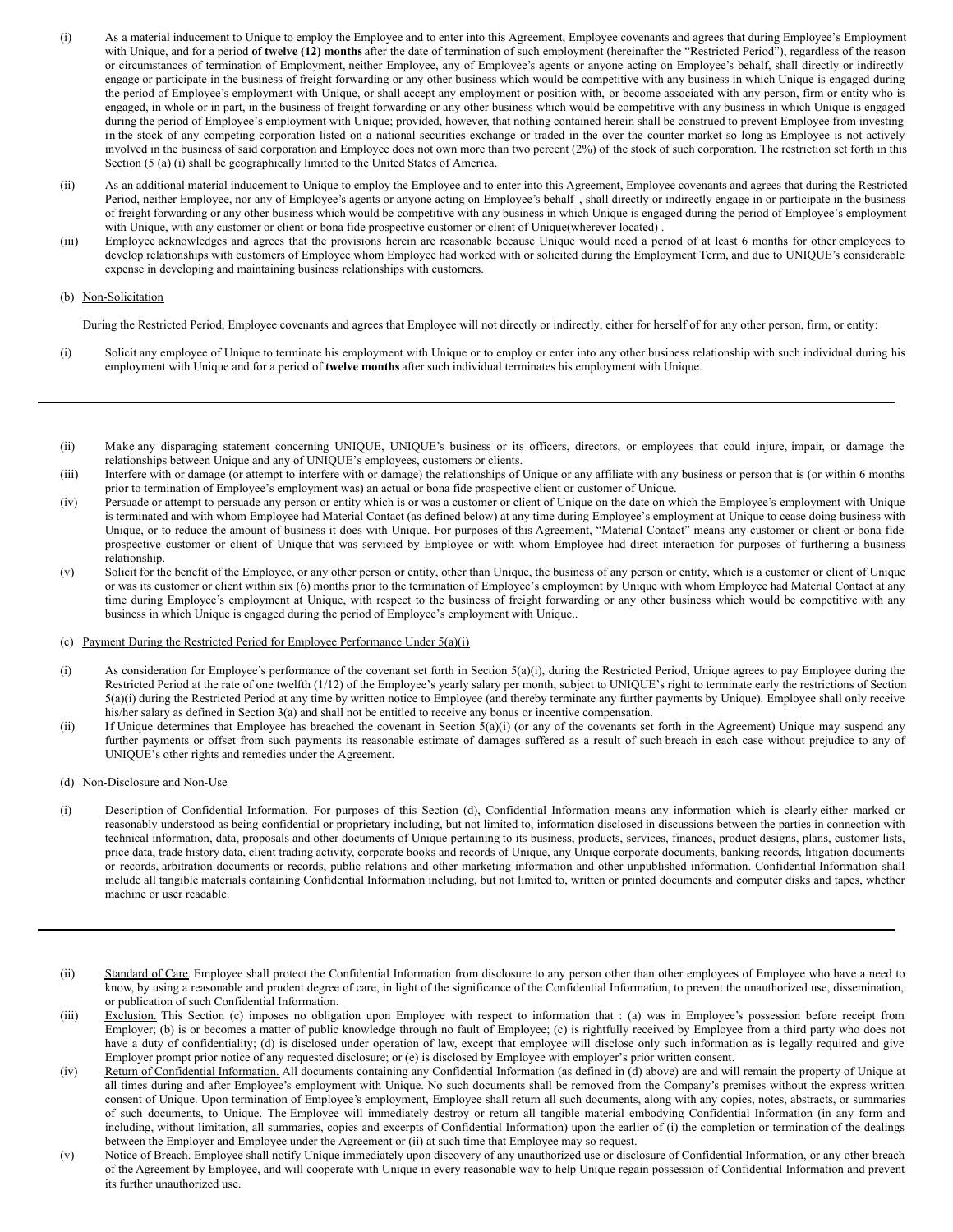- (vi) Term. The obligations under this Agreement with regard to the Confidential Information of the Employer shall remain in effect for five (5) years following employee's termination of employment with the Employer; provided, that the obligations with regard to any Confidential Information that constitutes trade secrets of the Employer shall remain in effect as long as the information constitutes a trade secret under applicable law.
- (e) Geographical Limitations. Employee agrees with the Company that the geographical limitations on the Employee's post-employment obligations to the Company are fair and reasonable.
- (f) Interpretation of Enforceability; Severability and Reformation. Employee acknowledges that the restrictive covenants (the "Restrictive Covenants") contained in this Section 5 are a condition of the Employee's employment and (i) are reasonably limited in terms of geographic area, duration and scope for the purpose of protecting the Employer's legitimate business interests, including its property, its Confidential Information and business relationships, its goodwill, its economic advantage, and its relationships with its clients and customers, (ii) will not preclude Employee from obtaining gainful employment or work following the conclusion of Employee's employment with the Employer, and (iii) that the services Employee intends to and is expected to provide the Company are special and unique. If any Court determines that any of the Restrictive Covenants, or any part of any of the Restrictive Covenants, is invalid or unenforceable, the remainder of the Restrictive Covenants and parts thereof shall not thereby be affected and shall be given full effect, without regard to the invalid portion. If any Court determines that any of the Restrictive Covenants, or any part thereof, is invalid, or not enforceable because of the geographic or temporal scope of such provision, such court shall have the power to reduce the geographic or temporal scope of such provision, as the case may be, and, in its reduced form, such provision shall then be enforceable. EMPLOYEE REPRESENTS AND WARRANTS THAT EMPLOYEE HAS FULLY AND CAREFULLY READ THIS AGREEMENT, INCLUDING THE PROVISIONS OF SECTION 5 AND THAT EMPLOYEE HAS BEEN ADVISED BY THE COMPANY (AND HAS BEEN AFFORDED TIME AND OPPORTUNITY) TO CONSULT AN INDEPENDENT ATTORNEY OF HIS/HER CHOOSING, EMPLOYEE HAS READ, UNDERSTANDS AND FREELY AGREES TO THE PROVISIONS CONTAINED HEREIN, INCLUDING THOSE RESTRICTIONS OF POST-EMPLOYMENT COMPETITION AND SOLICITATION IN THE FREIGHT FORWARDING MARKET.
- (g) Injunctive Relief. The parties acknowledge that the services to be rendered hereunder by Employee are special, unique and of extraordinary character. Accordingly, in the event of a breach or a threatened breach of Employee of any of Employee's obligations under this Agreement, Unique will not have an adequate remedy at law. If Employee breaches or threatens to breach any of the Restrictive Covenants, Unique, in addition to and not in lieu of any other rights and remedies it may have at law or in equity, shall have the right to immediate injunctive relief; it being acknowledged and agreed to by the Employee that any such breach or threatened breach would cause irreparable and continuing injury to the Company and that money damages would not provide an adequate remedy to the Company.

## 6. Representation and Indemnification

Employee hereby represents and warrants that Employee is not a party to any agreement, whether oral or written, which would prohibit Employee from being employed by Unique, and Employee further agrees to indemnify and hold Unique, its directors, officers, members, shareholders and agents, harmless from and against any and all losses, cost or expense of every kind, nature and description (including, without limitation, whether or not suit be brought, all reasonable costs, expenses and fees of legal counsel), based upon, arising out of or otherwise in respect of any breach of such representation and warranty.

## 7. Injunctive Relief (additional clause)

The parties acknowledge that the services to be rendered hereunder by Employee are special, unique and of extraordinary character. Accordingly, in the event of any breach or threatened breach of Employee, Unique shall be entitled to such equitable and immediate injunctive relief as may be available to restrain Employee and any business, firm, partnership, individual, corporation or entity participating in the breach of this Agreement. Nothing in this Agreement shall be construed as prohibiting Employer from pursing any other remedies available at law or in equity for such breach or threatened breach, including the recovery of damages and the immediate termination of the employment of Employee under this Agreement.

## 8. Notices

All notices shall be in writing and shall be delivered personally (including by courier), sent by facsimile transmission (with appropriate documented receipt thereof), by overnight receipted courier service (such as UPS or Federal Express) or sent by certified, registered or express mail, postage prepaid, to the parties at their address set forth at the beginning of this Agreement with Employer's copy being sent to Employer at its then principal office. Any such notice shall be deemed given when so delivered personally, or if sent by facsimile transmission, when transmitted, or, if mailed, forty-eight (48) hours after the date of deposit in the mail. Any party may, by notice given in accordance with this Section to the other party, designate another address or person for receipt of notices thereunder. Copies of any notices to be given to Employer shall be given simultaneously to: Ross & Asmar LLC, 499 Seventh Avenue, 23<sup>rd</sup> Floor, New York, NY 10018 Attention: Steven B. Ross, Esq.

## 9. Miscellaneous

- (a) This Agreement shall be governed by and interpreted in accordance with the laws of the State of **Georgia**. Each of the parties hereby irrevocably waives any objection it may have to the laying of the venue of any such action or proceeding in the State of **Georgia**. The parties hereto hereby consent to the personal jurisdiction of the courts of the State of **Georgia**, in any action, suit or proceeding for injunctive relief, as described in Section 5 and/or Section 7, for any violation by the Employee of the provisions of Section 5, and the parties agree that any such action, suit or proceeding may be brought in such courts and they further agree that service or process or notice in any such action, suit or proceeding shall be effective if given in the manner set forth in Section 8 hereof. The parties hereto agree that in any action or arbitration commenced by either party to enforce or prevent the breach or threatened breach of this Agreement, in the event Unique shall prevail in the arbitration or litigation, Unique shall be entitled to recover from the other party all of its costs and expenses, including attorney's fees.
- (b) Employee agrees that she shall commence no action or any kind other than in the jurisdiction of State of Georgia. In the event that Employee commences any action outside of the jurisdiction of State of Georgia, the Employee agrees to indemnify the Employer for all costs and expenses incurred by the Employer, including but not limited to reasonable attorneys' fees, for the Employer's defense of any such claim regardless of the outcome of any claim.
- (c) This Agreement may be amended, superseded, canceled, renewed or extended, and the terms hereof may be waived, only by a written instrument signed by authorized representatives of the parties or, in the case of a waiver, by an authorized representative of the party waiving compliance. No such written instrument shall be effective unless it expressly recites that it is intended to amend, supersede, cancel, renew or extend this Agreement or to waive compliance with one or more of the terms hereof, as the case may be. No delay on the part of any party in exercising any right, power or privilege hereunder shall operate as a waiver thereof, nor shall any waiver on the part of any party of any such right, power or privilege, or any single or partial exercise of any such right, power or privilege, preclude any further exercise thereof or the exercise of any such right, power or privilege, preclude any further exercise thereof or the exercise of any other such right, power or privilege. The rights and remedies herein provided are cumulative and are not exclusive of any rights or remedies that any party may otherwise have at law or in equity.